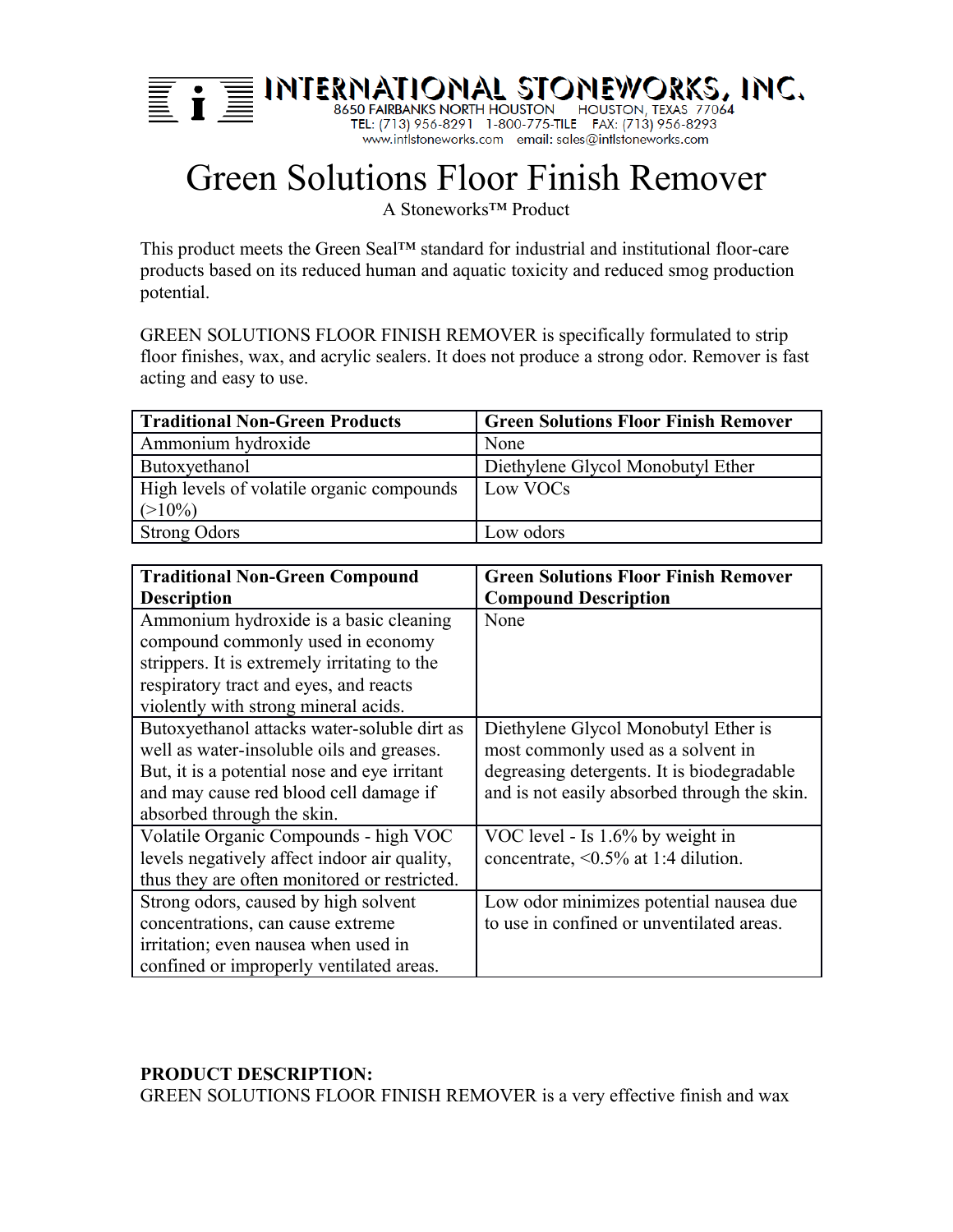emulsifier. Low odor makes it the ideal floor stripper to use in confined areas and where typical strong stripper odor presents a problem. This unique stripping compound is dyefree and is non-viscous.

#### **BREATH EASIER - LOW ODOR AND NO VOCs:**

GREEN SOLUTIONS FLOOR FINISH REMOVER is fragrance free and has low VOCs (volatile organic compounds). Use in facilities and confined areas with confidence. An ideal choice for healthcare facilities, retail establishments, schools, administrative type offices, and public buildings. No need to schedule floor stripping during "off hours" due to extremely offensive odors. Use 24 hours a day! Anytime and anywhere!

# **GO GREEN - NO BUTOXYETHANOL TO CONTEND WITH:**

GREEN SOLUTIONS FLOOR FINISH REMOVER does not contain butoxyethanol; however, it is a very effective floor stripper and wax emulsifier. Assertive, not aggressive is the best way to describe Green Solutions Floor Finish Remover. Butoxyethanol, also commonly referred to as butyl, is often used as a very effective solvent, however, it is a potential inhalation and skin hazard. Green Solutions Floor Finish Remover does not contain butoxyethanol; an important feature for those who prefer a non-butyl, stripper.

#### **HIGH PERFORMANCE. EASY RINSE:**

GREEN SOLUTIONS FLOOR FINISH REMOVER is rated as a high performance floor finish remover due to the speed of the emulsification process. It quickly releases floor finishes, wax, and acrylic sealers.

Green Solutions Floor Finish Remover works fast and efficiently. Heavy build-ups of finish and wax are removed with little effort. Green Solutions Floor Finish Remover rinses easily.

#### **CONCENTRATE FORMULATED = HIGH DILUTION = MAXIMUM ECONOMY**:

GREEN SOLUTIONS FLOOR FINISH REMOVER is concentrated and economical to use. Dilute GREEN SOLUTIONS FLOOR FINISH REMOVER up to 1:20 (6 oz./gal. of water) and remove even tough finish build-ups.

#### **PRELIMINARY PRECAUTIONS:**

1. Keep out of reach of children and pets

- 2. Always dilute GREEN SOLUTIONS FLOOR FINISH REMOVER before using.
- 3. Always wear personal protection, RUBBER GLOVES AND GOGGLES.

4. Avoid contact with painted surfaces. Do not use on wood floors. Caution should be exercised when stripping rubber, asphalt or linoleum tile since bleeding, bleaching or softening may occur.

5. Wipe up spills and splashes from baseboards and painted surfaces immediately with damp cloth.

6. Always use in well-ventilated areas.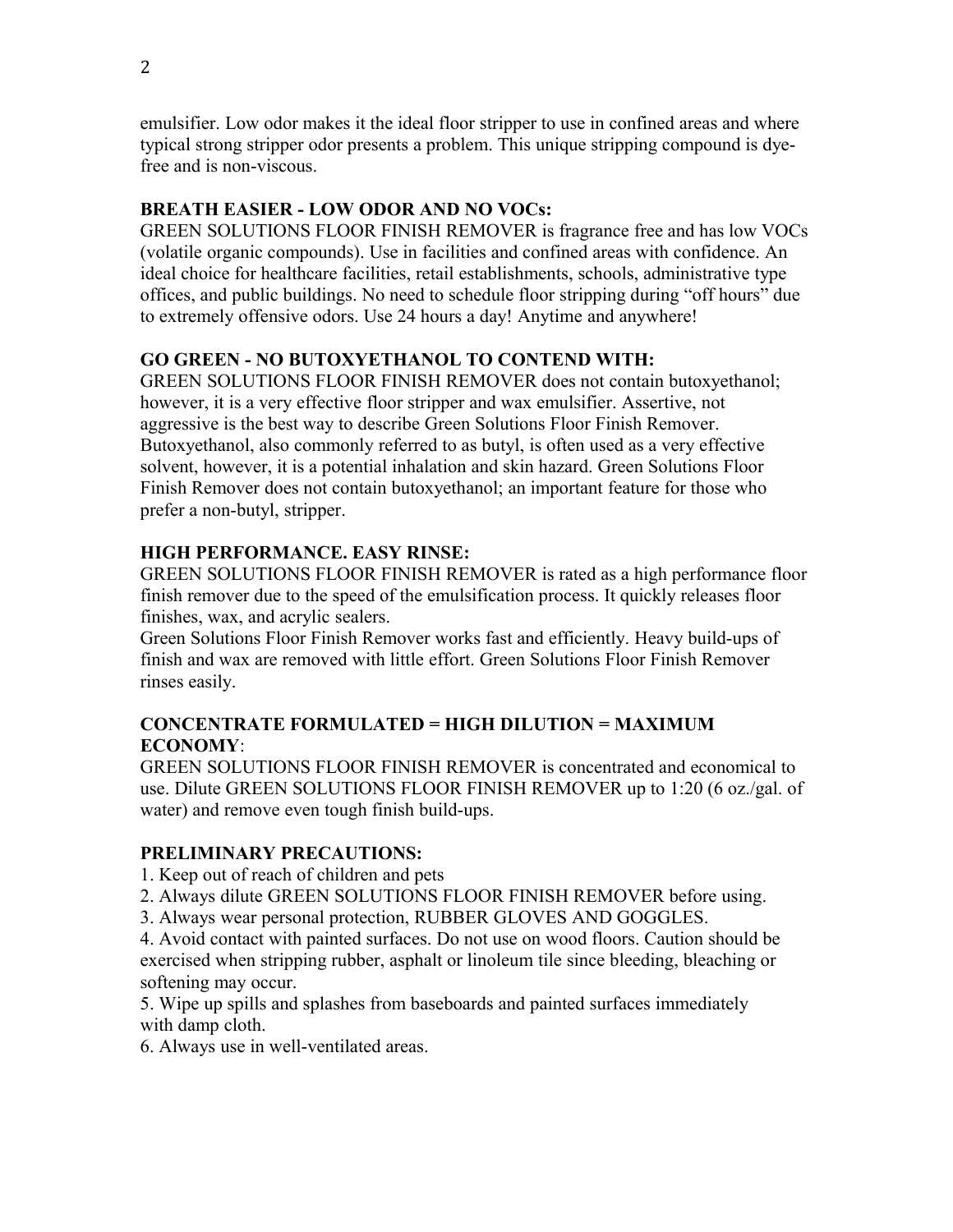## **DIRECTIONS FOR USE:**

Some individuals may be sensitive to ingredients in this product. Before using, read product label and MSD sheet. Wet floors may be slippery. Prevent pedestrian traffic with signs or barricades.

1. Mask off and protect baseboards or adjacent areas not to be treated.

2. Depending on build-up, dilute Green Solutions Floor Finish Remover from 1:3 to 1:20 (6 oz. to 43 oz./gal. of water) with water. Automatic scrubbers: dilute up to 1:10  $(12 \text{ oz./gal. of water}).$ 

3. Liberally apply Green Solutions Floor Finish Remover with mop to small section (100 sq. ft.) of floor. Be sure to completely cover floor to baseboards.

4. After 3 to 5 minutes, agitate the wet section with a mop or machine scrub. Pick up solution using a mop, wet vac or automatic scrubber.

5. Rinse thoroughly with clear water to remove residue or squeegee tracks as necessary.

NOTE: Cold water is recommended for dilution.

#### **FACILITIES THAT WOULD BENEFIT:**

Due to its low, nearly non-existent odor and that Green Solutions Floor Finish Remover formula does not contain Butoxyethanol, it is a natural fit for the following venues:

- Hospitals
- Nursing Homes
- Physicians' Offices
- Dentists' Offices
- Emergency Care

Centers

- Veterinary Clinics and Offices
- Schools
- Day Care Centers
- Hotels and Motels
- Restaurants
- Fast Food Chains
- Cafeterias
- Delis
- Supermarkets
- Casinos
- Movie Theaters
- Airports
- Bus Terminals
- Train Terminals
- Military Ships
- Cruise Ships
- Department Stores
- Discount Stores
- Convenience Stores